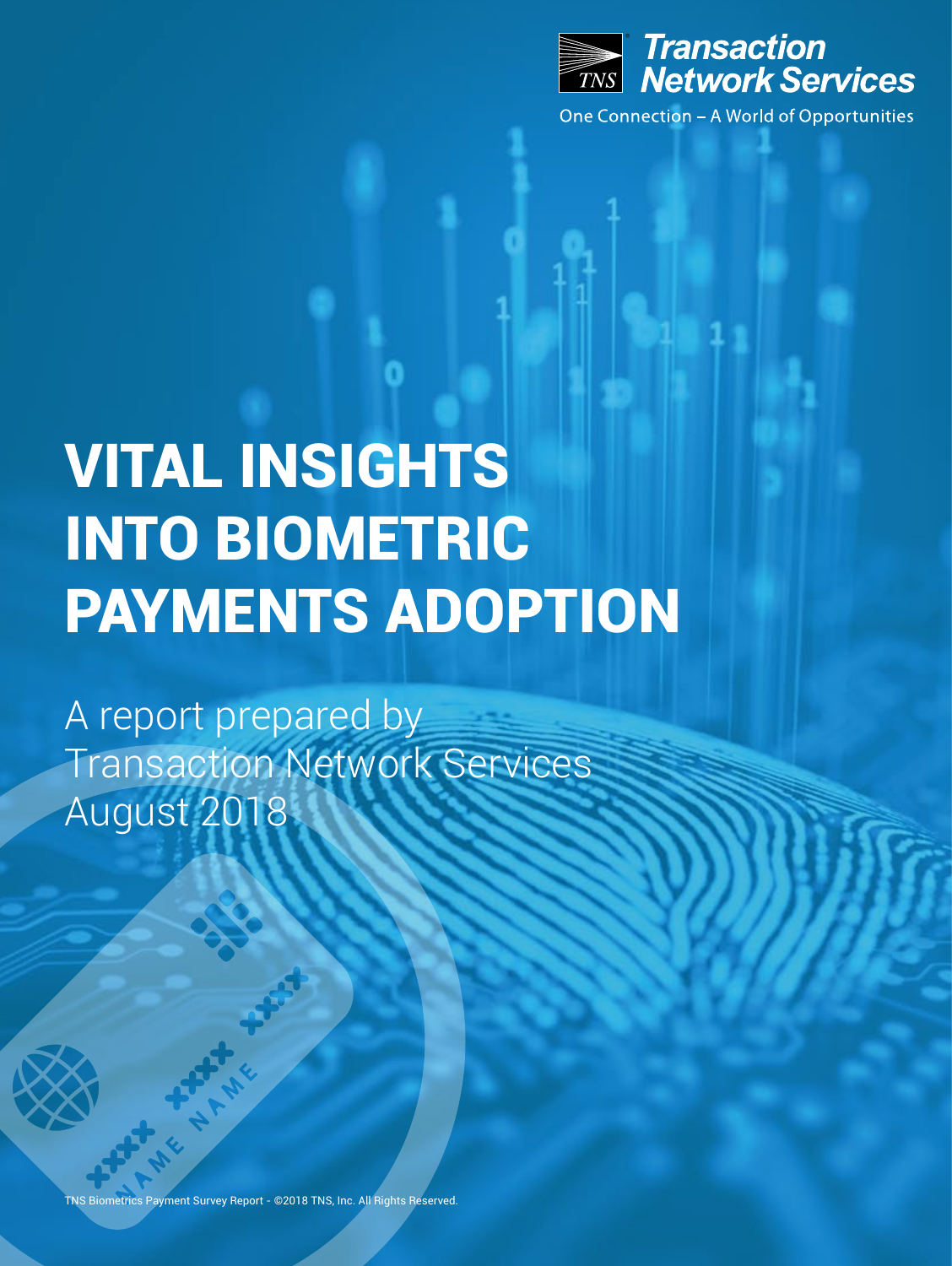

### **Contents**

| <b>Executive Summary</b>                                                                                                                                                                                                         | $\overline{2}$                                      |
|----------------------------------------------------------------------------------------------------------------------------------------------------------------------------------------------------------------------------------|-----------------------------------------------------|
| <b>About this Report</b>                                                                                                                                                                                                         | 3                                                   |
| Section One - Are Biometric Payments Popular Today?<br>Younger age groups show higher adoption rates<br>Gender differences evident<br>Are biometric payments likely to become more commonplace in the<br>next 2-5 years?         | $\overline{\mathbf{4}}$<br>$\overline{4}$<br>5<br>6 |
| Age groups united on future of biometric payments                                                                                                                                                                                | 6                                                   |
| Section Two - Which Identifying Feature Are Consumers Most Willing<br>to Use for a Biometric Payment?<br>Fingerprints emerge as favorite option                                                                                  | 8<br>8                                              |
| Section Three - Are Security Fears Impacting Adoption?<br>Australians marginally more concerned about security risk<br>Security fears rise within youngest age group<br>Biometric payments will help increase financial security | 11<br>11<br>11<br>13                                |
| <b>Section Four - Conclusions</b>                                                                                                                                                                                                | 14                                                  |
| <b>About TNS and Contact Details</b>                                                                                                                                                                                             | 15                                                  |
| Appendix - Regional and Demographic Survey Components<br>US survey demographics<br>UK survey demographics<br>Australian survey demographics                                                                                      | 16<br>17<br>18<br>19                                |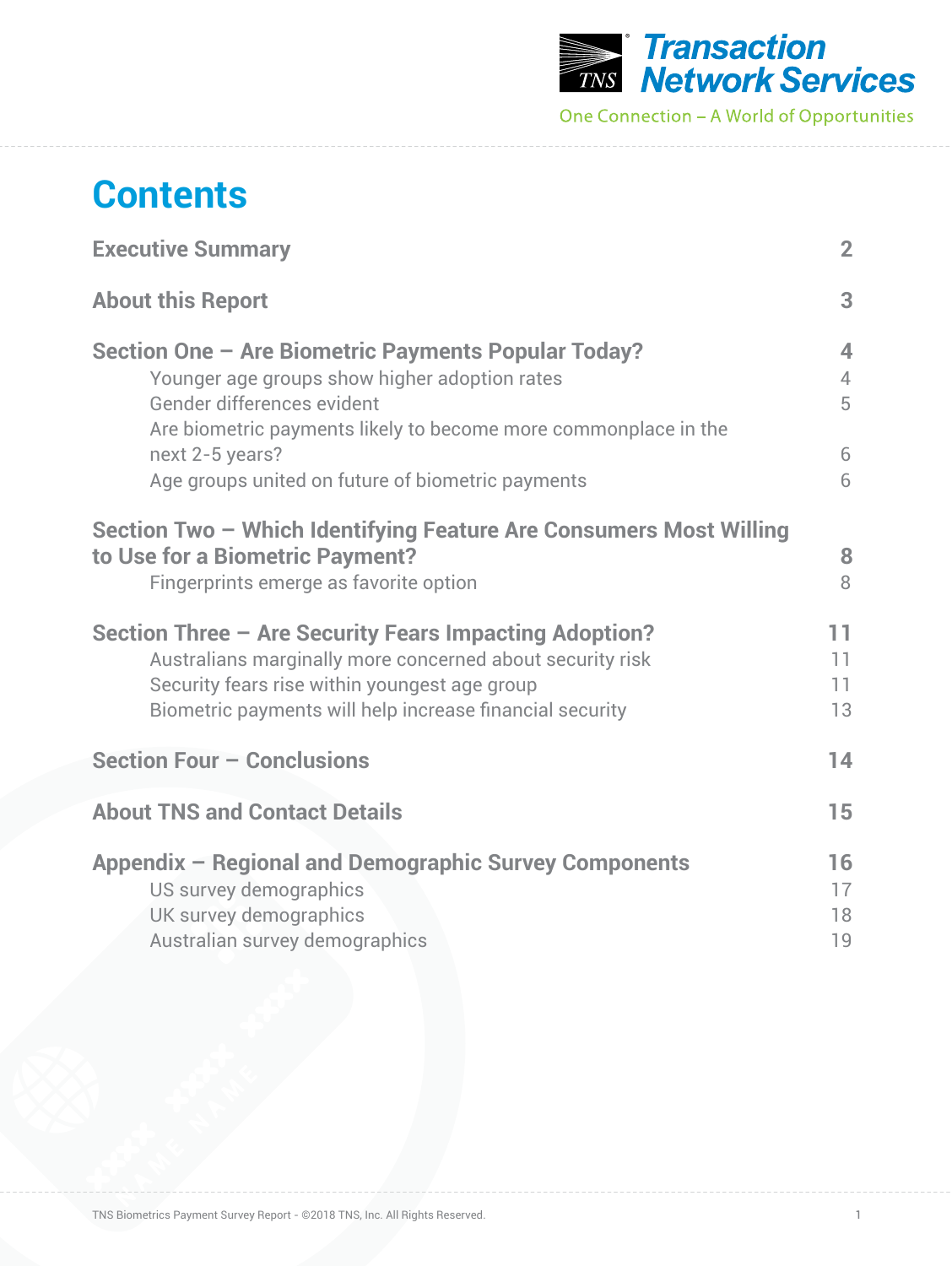

### **Executive Summary**

With the proliferation of smart devices globally, biometric payments have become more easily accessible to those consumers that are interested in using this new method of payment. Biometric payments have been heralded as a quick and convenient payment option that is also more secure, but what do consumers make of this new technology?

This report reveals the interesting findings of a recent survey conducted in the US, UK and Australia, which explores the attitudes to and willingness of consumers to make biometric payments. It includes:

- How many consumers have made a biometric payment in the last year
- Which countries have greatest adoption levels
- Whether consumers are willing to make a biometric payment in the future using **their fingerprint, iris, facial recognition and a scan of the veins in their hands as an identifier**
- **Age and gender variations**
- **If consumers feel biometric payments are likely to become more commonplace in the next 2-5 years**
- The potential for biometric payments to help increase financial security by **reducing fraud**
- Concerns about whether providing companies with fingerprint or iris information **puts personal identity information at risk**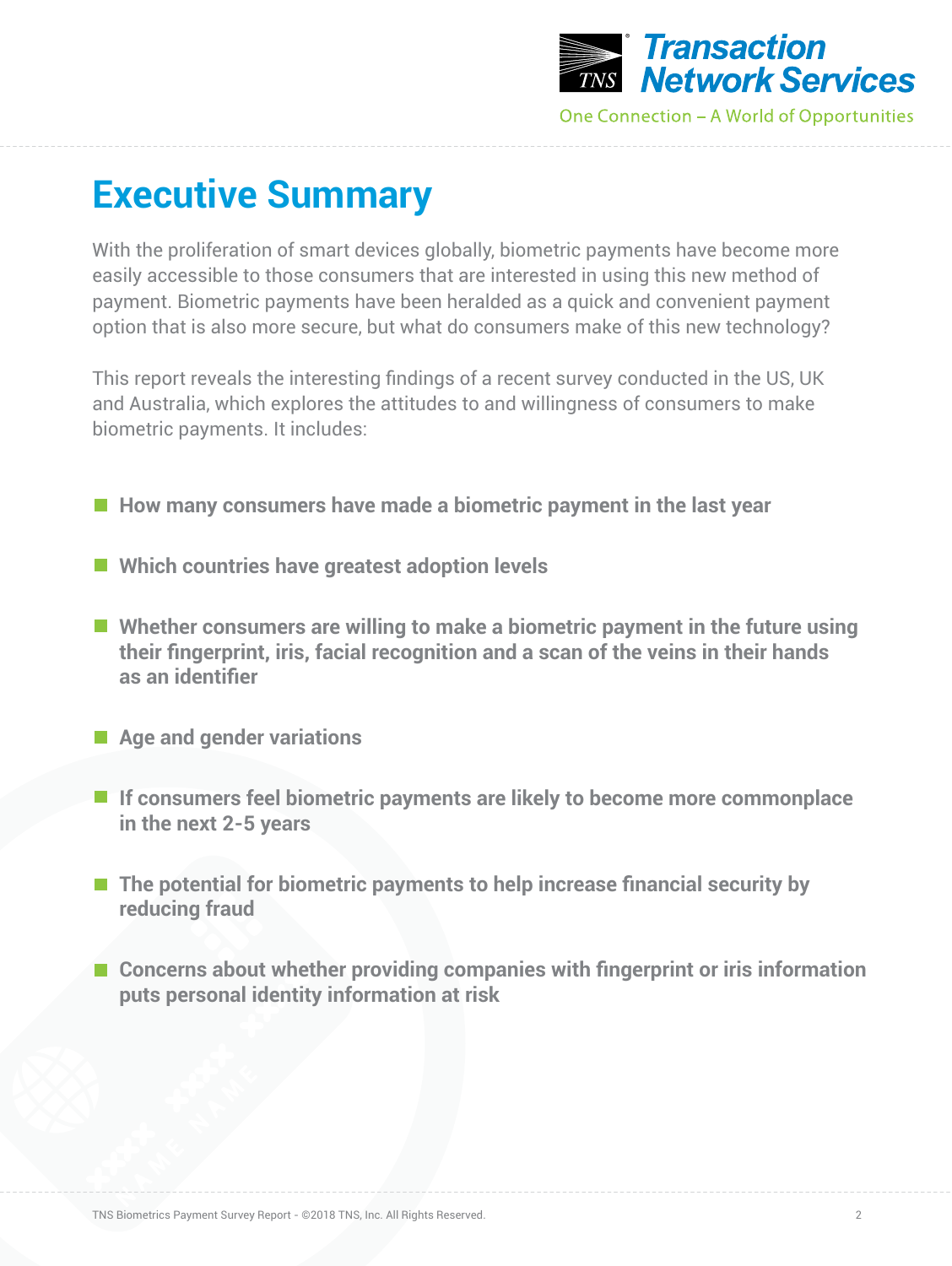

### **About this Report**

Transaction Network Services (TNS) commissioned a US, Australian and UK Ncompass International Omnibus Survey by Kantar TNS which ran between 8th – 12th March 2018 and covered 1,027 US adults, 1,032 Australian adults and 1,024 UK adults.

The survey asked respondents to agree or disagree with a series of statements which reflected their attitudes to and experiences with making biometric payments.

This report presents the key findings of this survey and, where available, compares and contrasts the results with the same questions asked between 4th – 8th February 2016, which covered 1,050 US adults, 1,030 Australian adults and 1,002 UK adults.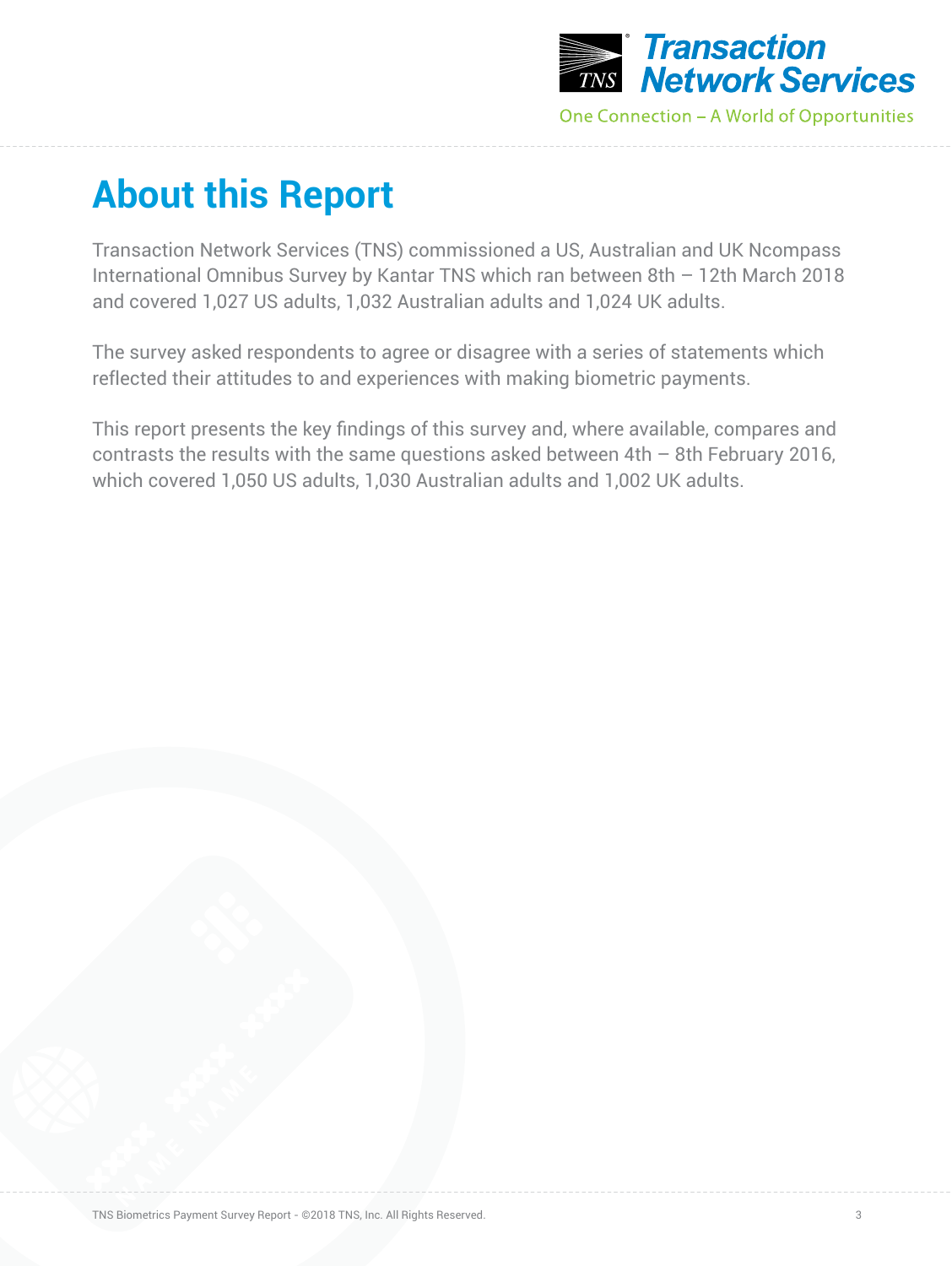

### **1. Are Biometric Payments Popular Today?**

Adoption of biometric payments appears to have remained consistent over the last two years with 15% of respondents in our 2018 survey confirming they had made a biometric payment in the last year. In our 2016 survey we did not set a time frame for usage and simply asked if they had ever made a biometric payment, a question which 16% of respondents answered positively.

Slightly more UK adults have made a biometric payment in the last year than their counterparts in the US and Australia, as shown in graph 1.





#### **Younger age groups show higher adoption rates**

One in four 18 to 24 year olds have made a biometric payment in the last year. One of the interesting aspects of the data gathered was the sudden drop off in adoption from the age of 45 rather than a continuation of the gradual reduction which had been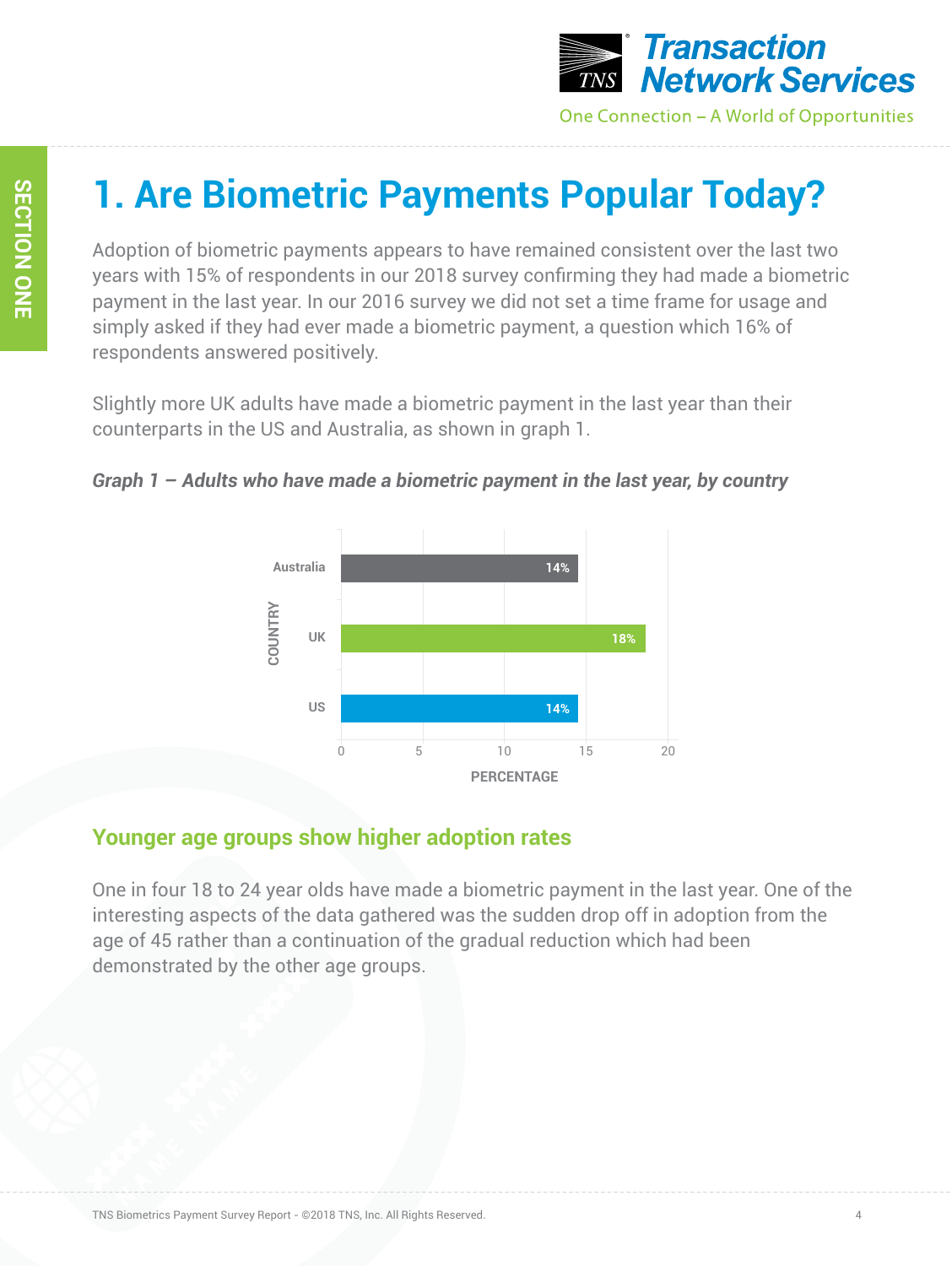



#### *Graph 2 – Adults who have made a biometric payment in the last year, by age*

#### **Gender differences evident**

Globally men demonstrate higher adoption of biometric payments, with almost a quarter of UK men reporting that they have made a biometric payment in the last year.



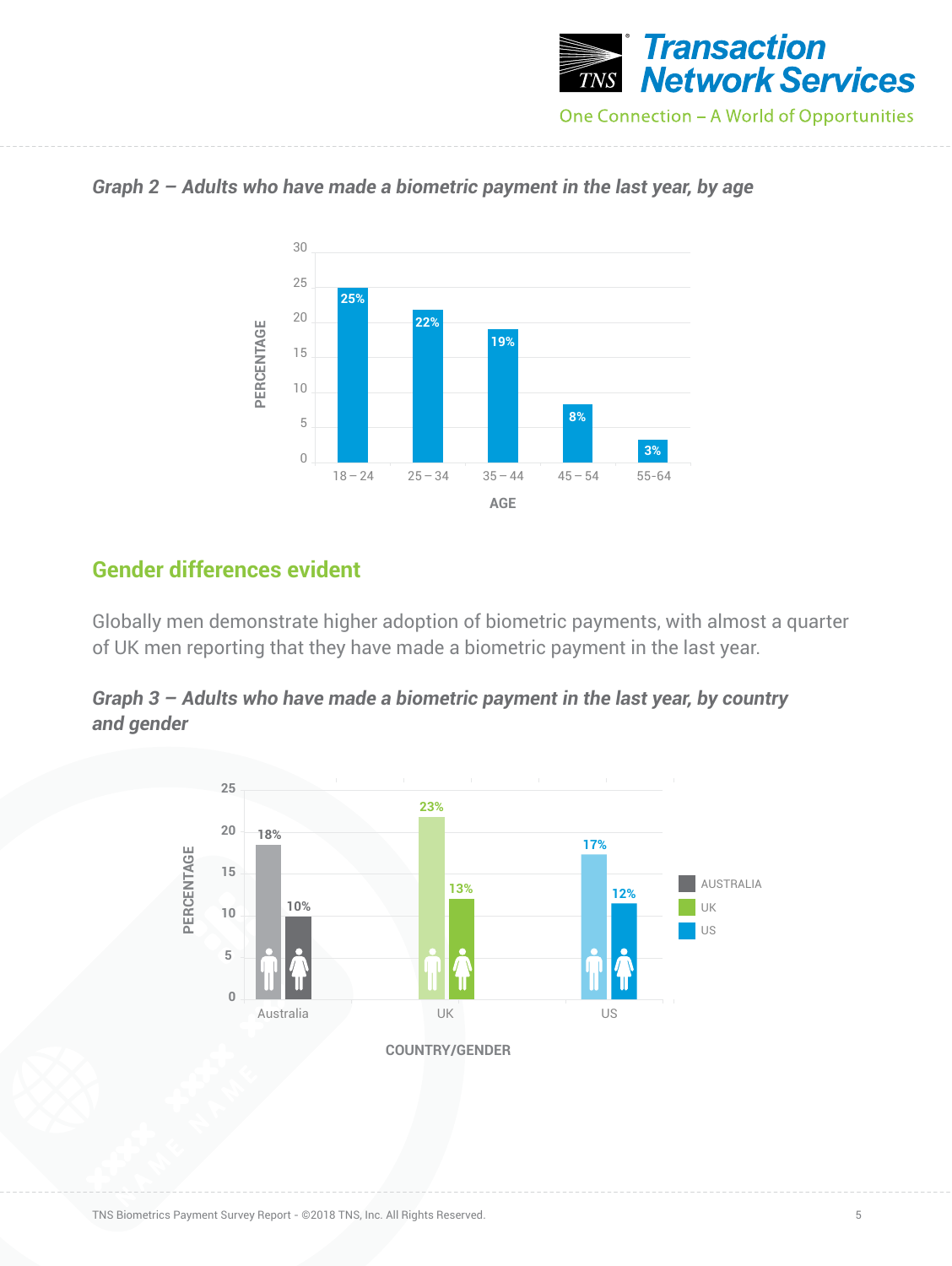

#### **Are biometric payments likely to become more commonplace in the next 2-5 years?**

68% believe that biometric payments will become more commonplace in the next 2-5 years, which is on par with perceptions in our 2016 survey where 67% agreed with this.

When looking at the results for the different countries covered by our survey we see some interesting developments. While Australian perceptions appear to have remained consistent, more UK respondents answered this question positively in 2018 compared with our 2016 results, and the US saw a significant reduction in the number who believed biometric payments will become more commonplace.

#### *Graph 4 – Adults that feel biometric payments will become more commonplace in the next 2-5 years in 2018 vs 2016*



#### **Age groups united on future of biometric payments**

The industry will be pleased to learn that the belief that biometric payments will play a more prominent role in our future payments landscape is a universal one agreed on by all of the age groups.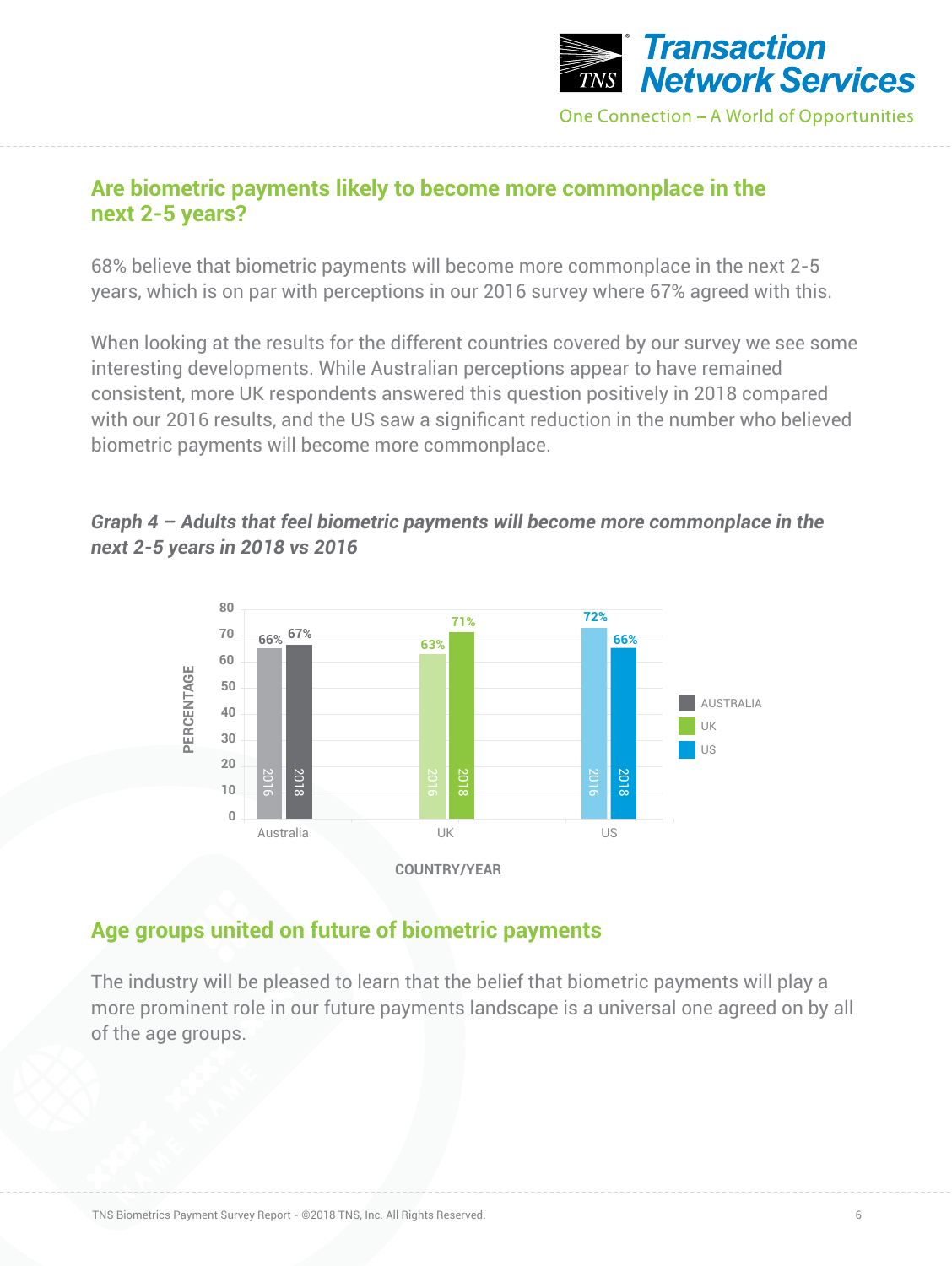



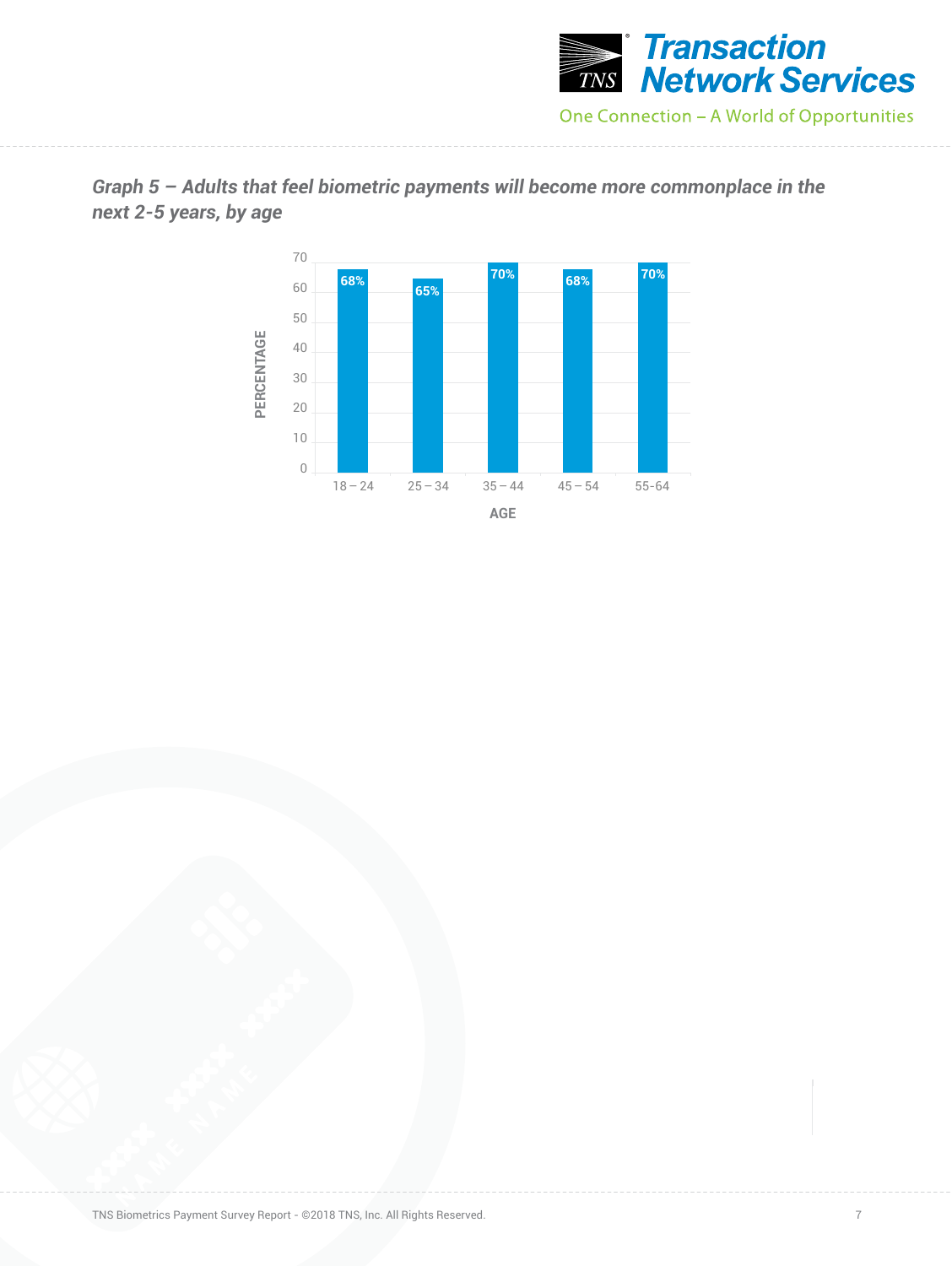

### **2. Which Identifying Feature Are Consumers Most Willing to Use for a Biometric Payment?**

With new technology now offering consumers the ability to use many different biometric identifiers we decided to use our 2018 survey to explore which options they preferred, if any. We asked them specifically about their willingness to make a biometric payment in the future using their fingerprint, iris, facial recognition and a scan of the veins in their hand.

#### **Fingerprints emerge as favorite option**

Larger numbers of respondents opted for using their fingerprint as an identifier when making a biometric payment, but the fight for second place was close, as shown in graph 6 below.

*Graph 6 – Adults that would be willing to make a biometric identifier using each of the options given*

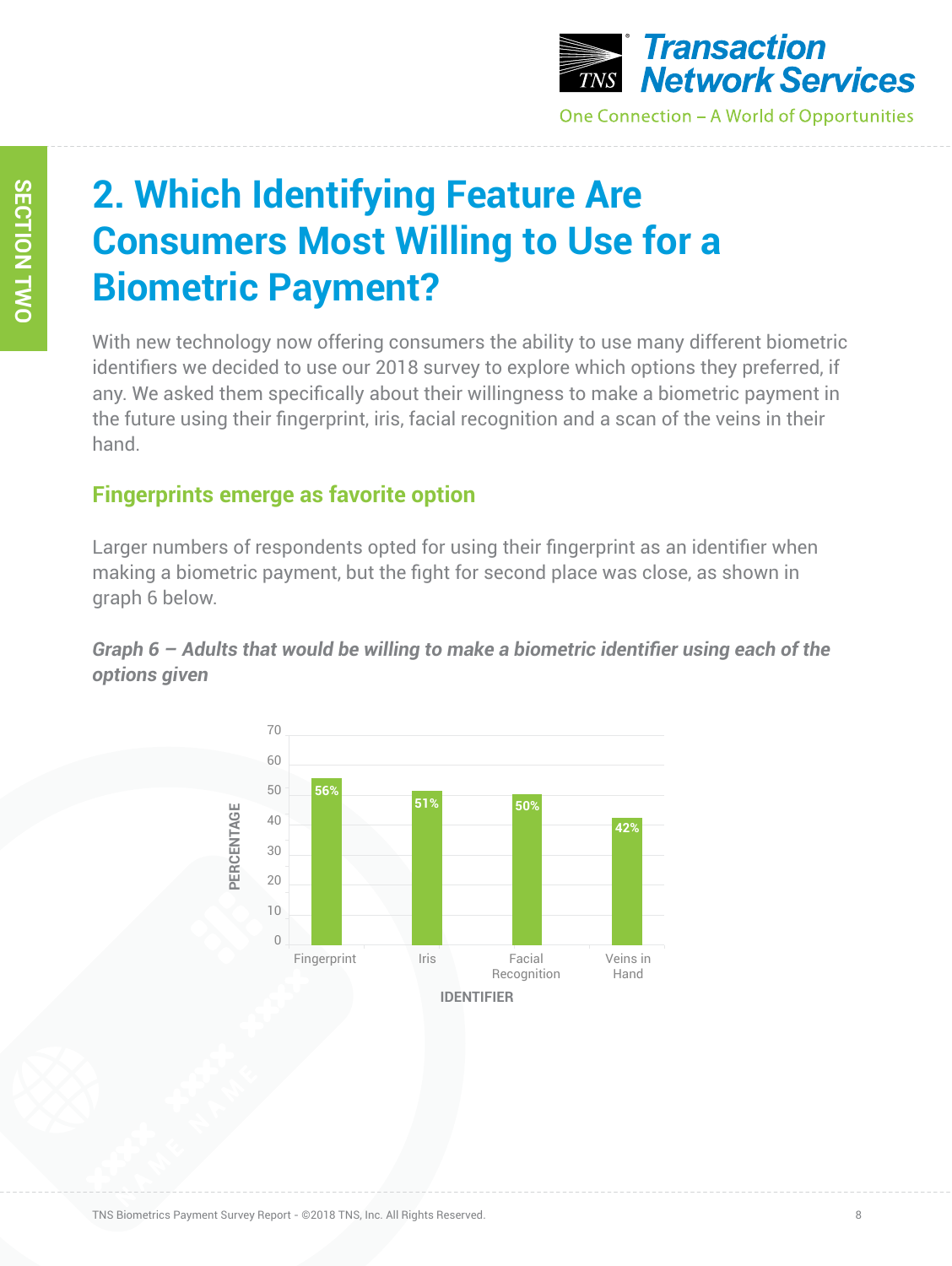

While the fingerprint was universally number one for all, the different countries varied in their second place option, as shown in figure 1.

#### *Figure 1 – Second choice biometric identifier by country*



The differences among the age groups in terms of second choice preference were mostly small, with the only notable difference in second place biometric identifier being seen within the 18 to 24 year old group.

**55% of this group said they would be willing to make a biometric payment in the future using their iris compared to 51% that said they would be willing to use facial recognition.**

It's also worth noting that a significant proportion of this age group is willing to use a scan of the veins in their hand as an identifier.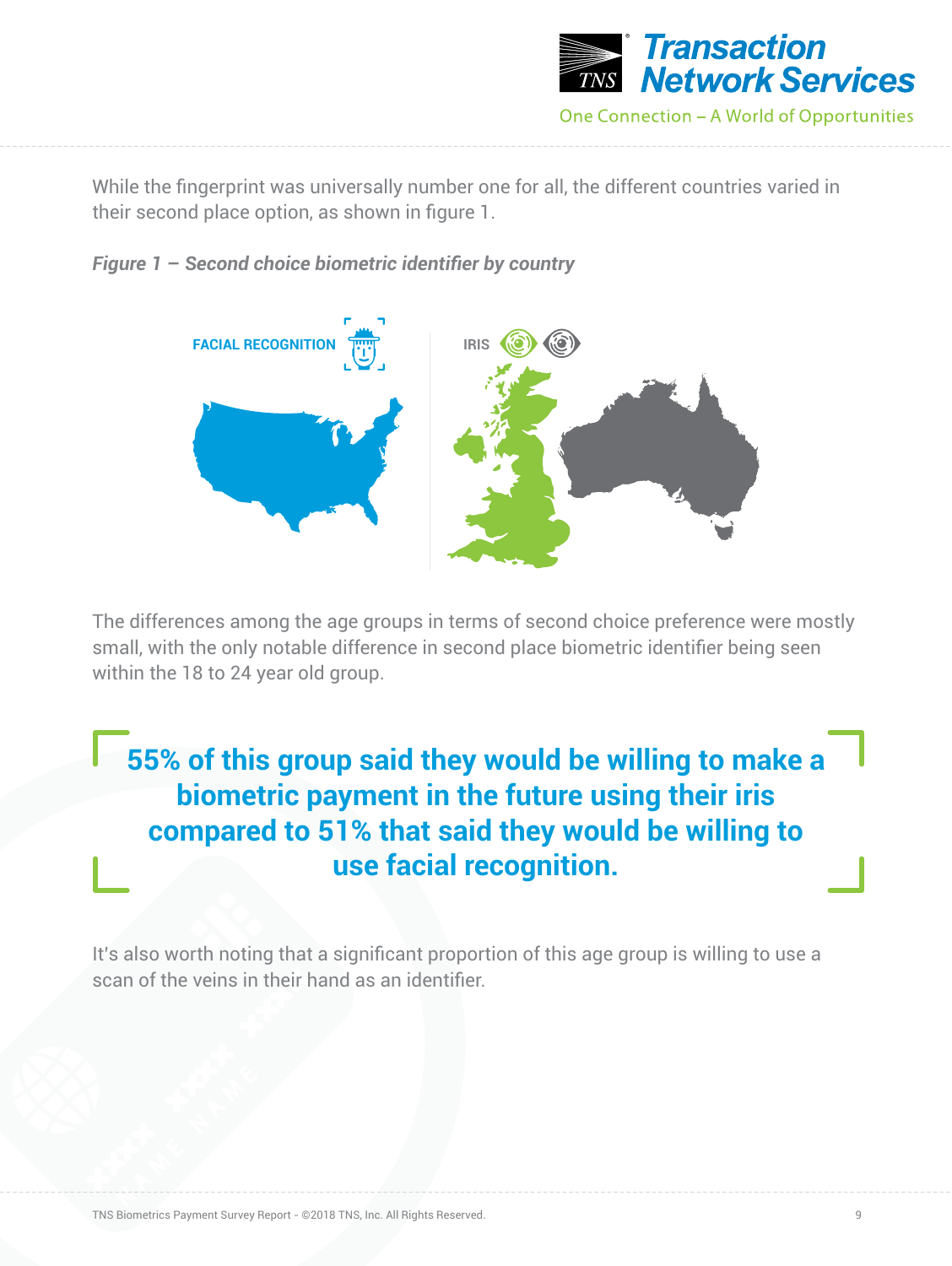



*Graph 7 – 18 to 24 year olds willing to make a biometric payment in the future using the different biometric identifiers given*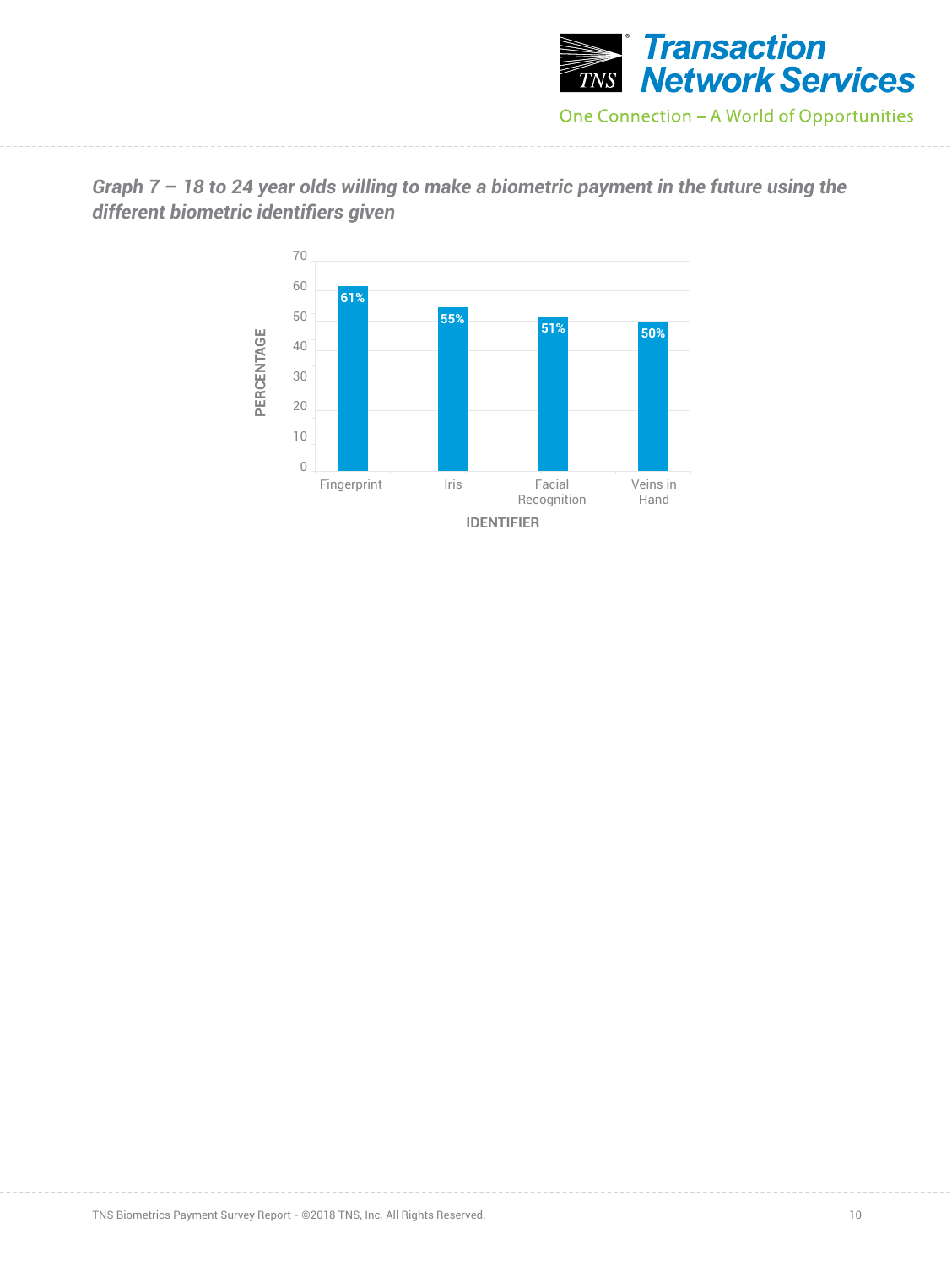

### **3. Are Security Fears Impacting Adoption?**

Security fears appear to have reduced slightly between our 2018 and 2016 surveys, however, 61% of the adults surveyed were still concerned.

#### **Australians marginally more concerned about security risk**

When we asked respondents if they believed providing companies with their fingerprint and iris information put their personal identity information at risk, it was Australians that showed most concern overall.

*Graph 8 – Concerns that providing companies with their fingerprint or iris information puts their personal information at risk, by country* 



#### **Security fears rise within youngest age group**

It is pleasing to see that most age groups saw a reduction in perceived risk, but it is worrying and important to acknowledge that the concerns within the youngest age group are not only higher than the rest, but have increased significantly in the two years since our 2016 survey.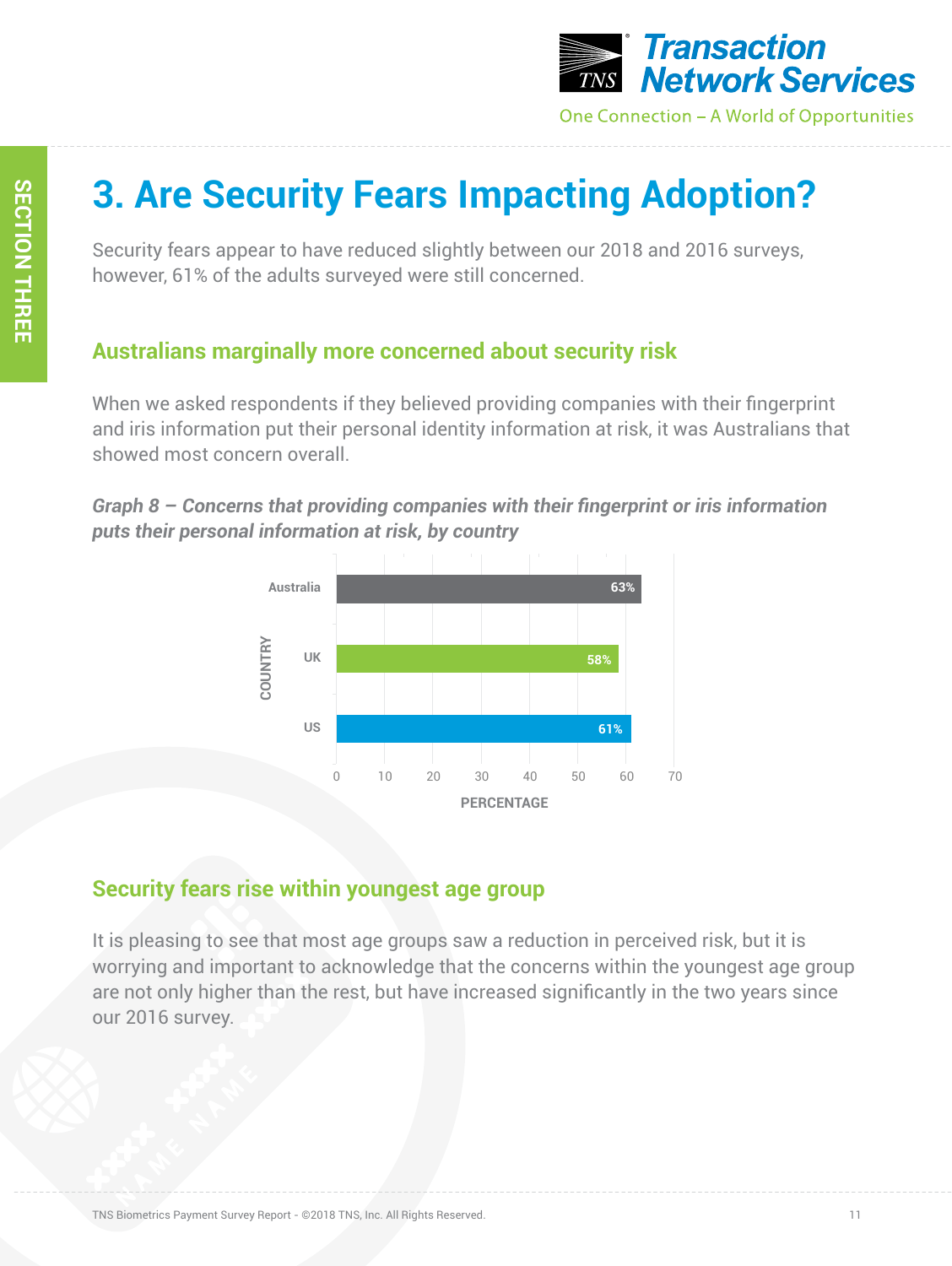

*Graph 9 – Concerns that providing companies with their fingerprint or iris information puts their personal information at risk, by age group and survey date*



When looking at the different responses from men and women, we see that men are slightly more concerned globally, 62% to 59%, but Australian adults appear to differ with more women in the country exhibiting security concerns.



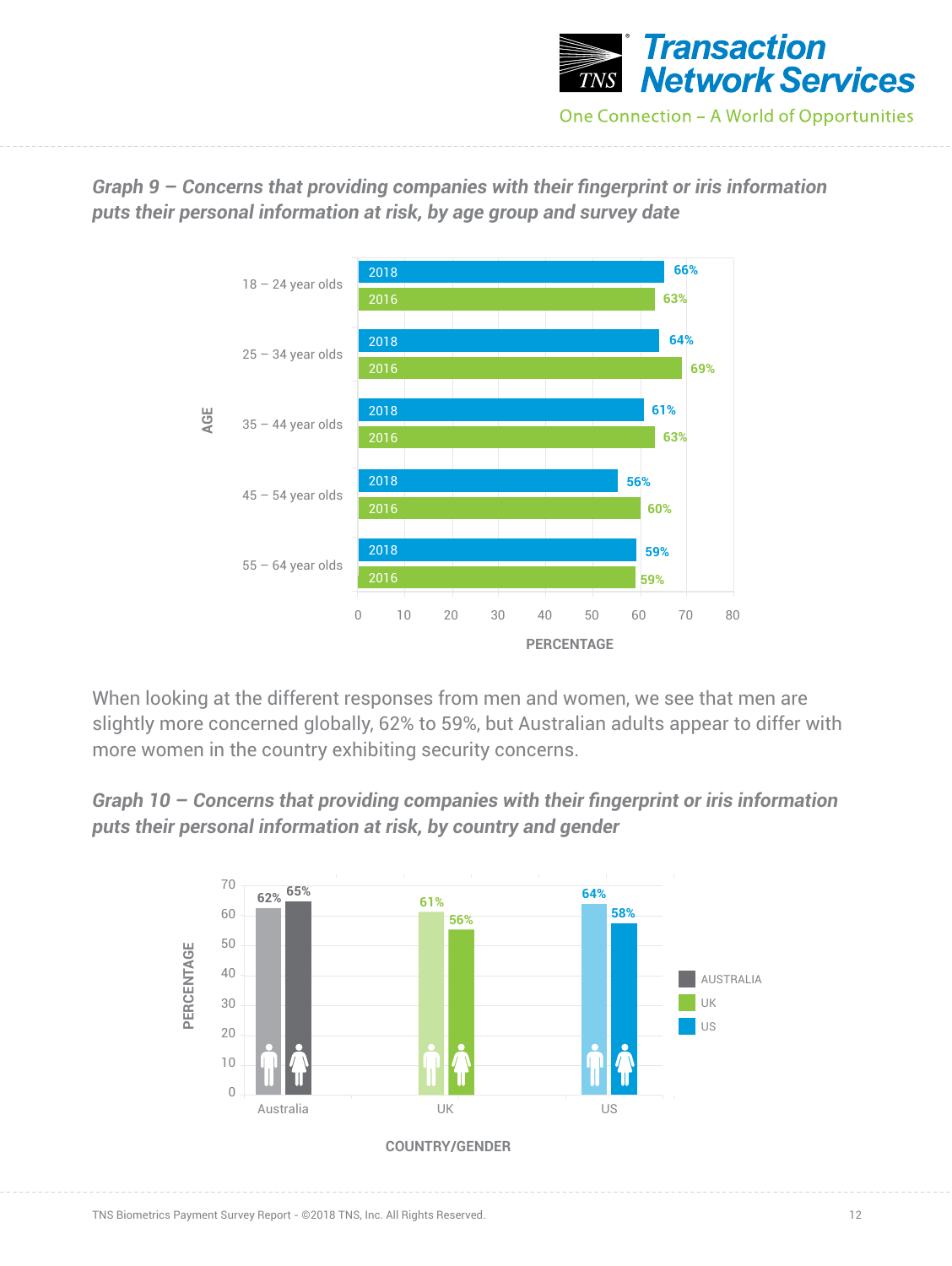

#### **Biometric payments will help increase financial security**

In addition to assessing the perceived risk of sharing personal identity information, we also asked respondents if they felt that biometric payments will help to increase financial security by reducing fraud. Overall 61% agree that it would, but the US appears less convinced.

#### *Graph 11 – Number of adults that feel biometric payments will help to increase financial security by reducing fraud*



The US figure in our 2018 survey is also significantly less than the number seen when we asked the same question to respondents in 2016. Two years ago, 69% of US adults believed biometric payments would help to increase financial security by reducing fraud.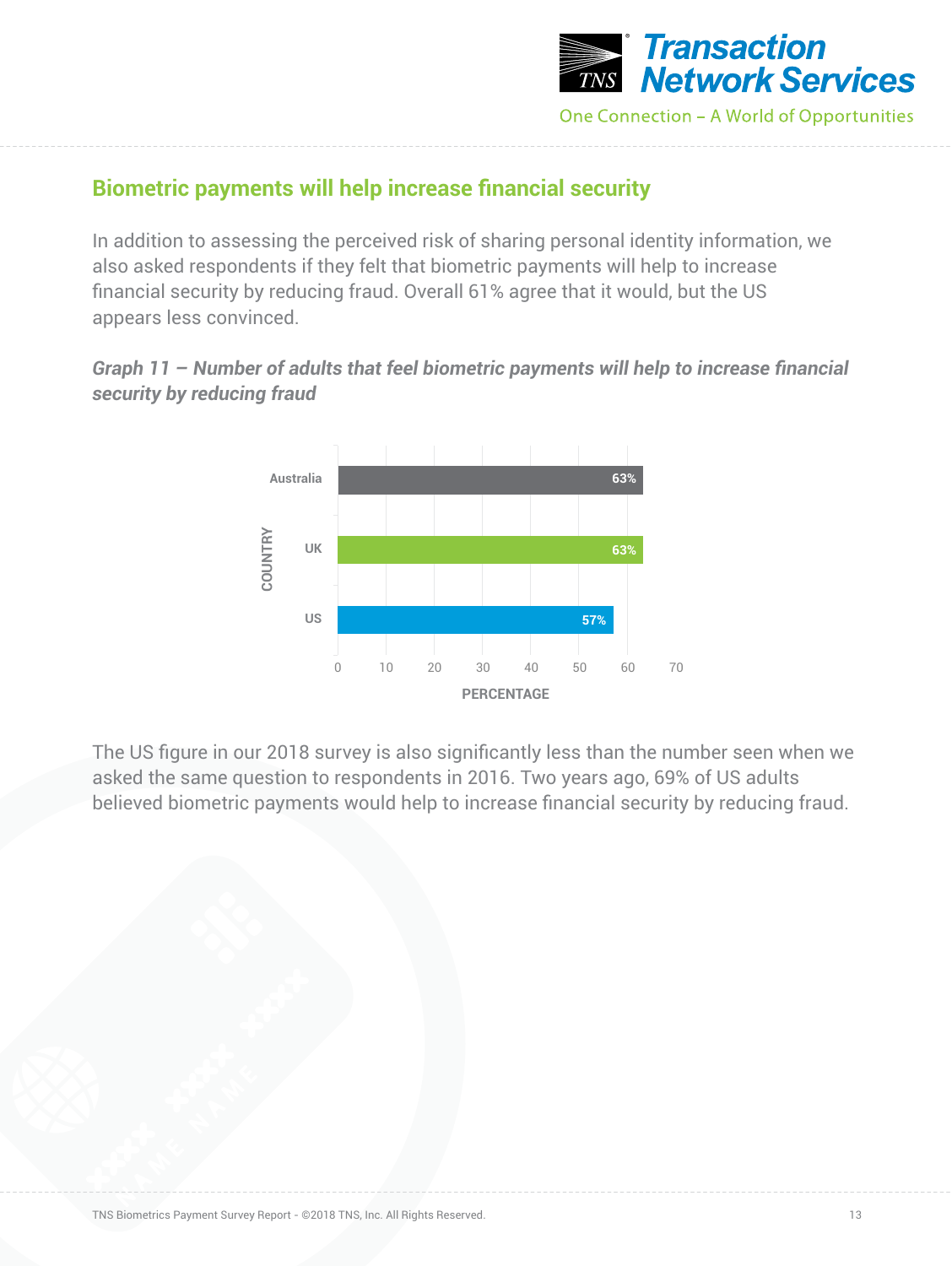

### **4. Conclusions**

Our survey confirms that consumers are experimenting with biometric payments and more than half demonstrate a willingness to use the widening range of biometric identifiers which now include iris and vein scanning, as well as facial recognition and fingerprints.

The younger age groups show a strong interest in making biometric payments part of their standard behavior, however, their security concerns are also the highest and must be addressed if the industry is to ensure biometric payments succeed in the long term.

Our data also highlights a significant decline in trust among US adults with increasing numbers reporting security concerns and a large reduction in the number of Americans who feel biometric payments will help to increase financial security by reducing fraud. Organizations wishing to target the US biometric payments market would find it hugely beneficial to tailor their products and marketing campaigns to allay these fears and build trust in biometric payments.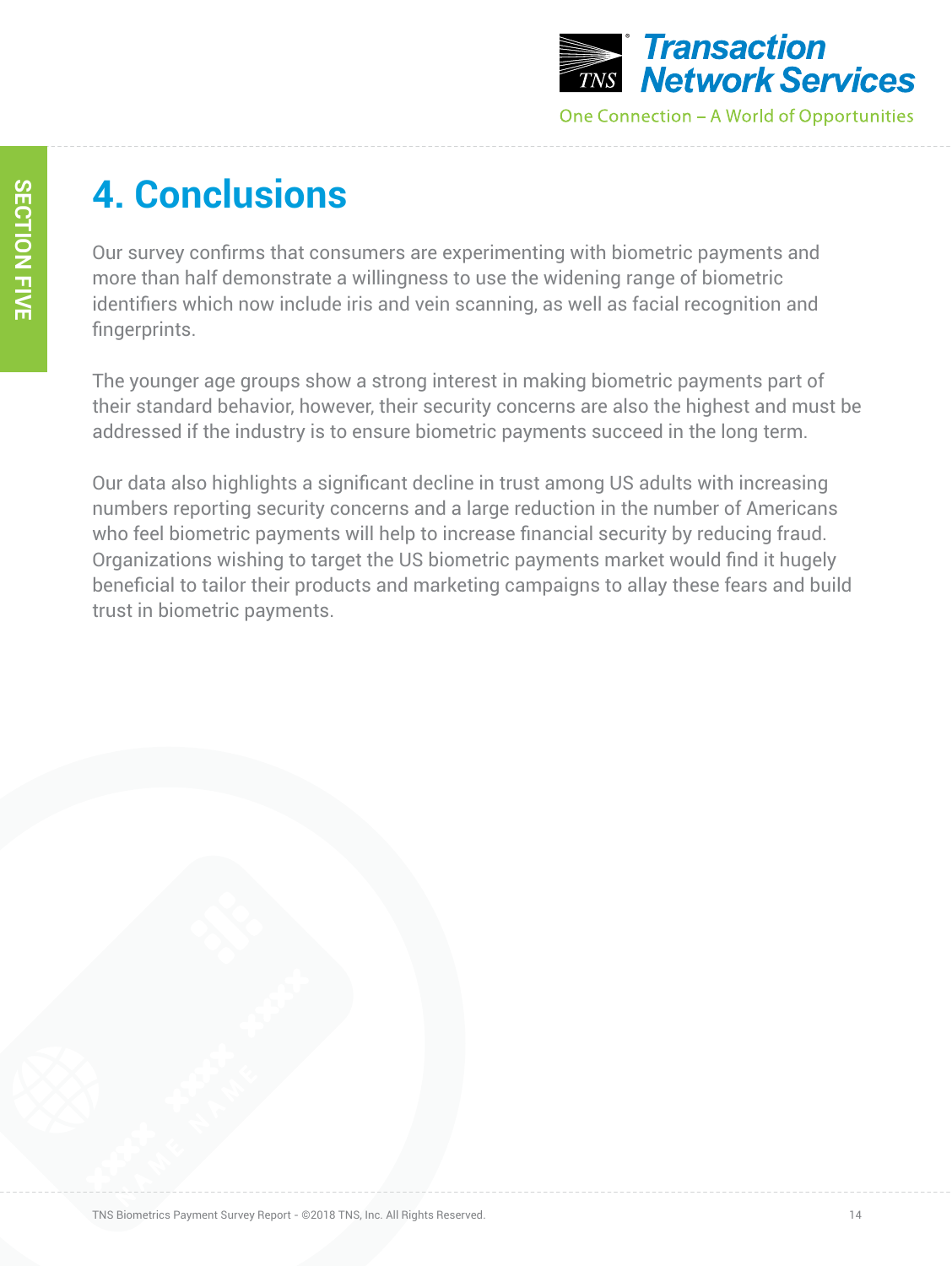

### **About TNS**

TNS is one of the world's leading payments connectivity providers and is trusted by hundreds of organizations to securely deliver more than 27 billion payments transactions each year. For over 25 years, TNS has provided innovative data communications solutions to valued partners including merchants, banks, acquirers, processors, ATM operators and deployers, payment service providers and other financial institutions. The company now proudly serves customers in more than 60 countries.

#### **TNS: A global business with regional strength**

- 1,250+ active network connections
- **Handles communications to more than 108,000 ATMs**
- Manages 500,000+ payment-specific SIMs
- Supports millions of point-of-sale terminals
- **A level 1 PCI DSS certified service provider**
- **Offices in 20 countries**
- **Driving innovation of new technologies, such as encryption and tokenization**

#### **By telephone:**

- **USA +1 866 523 0661**
- **UK +44 (0)114 292 0200**
- **France +33 (0)1 7236 6321**
- **Italy +39 02 481 225 3**
- **Spain +34 91 799 1670**
- **Asia Pacific +61 2 9959 0800**

#### **By email:**

- **solutions@tnsi.com**
- Or please visit www.tnsi.com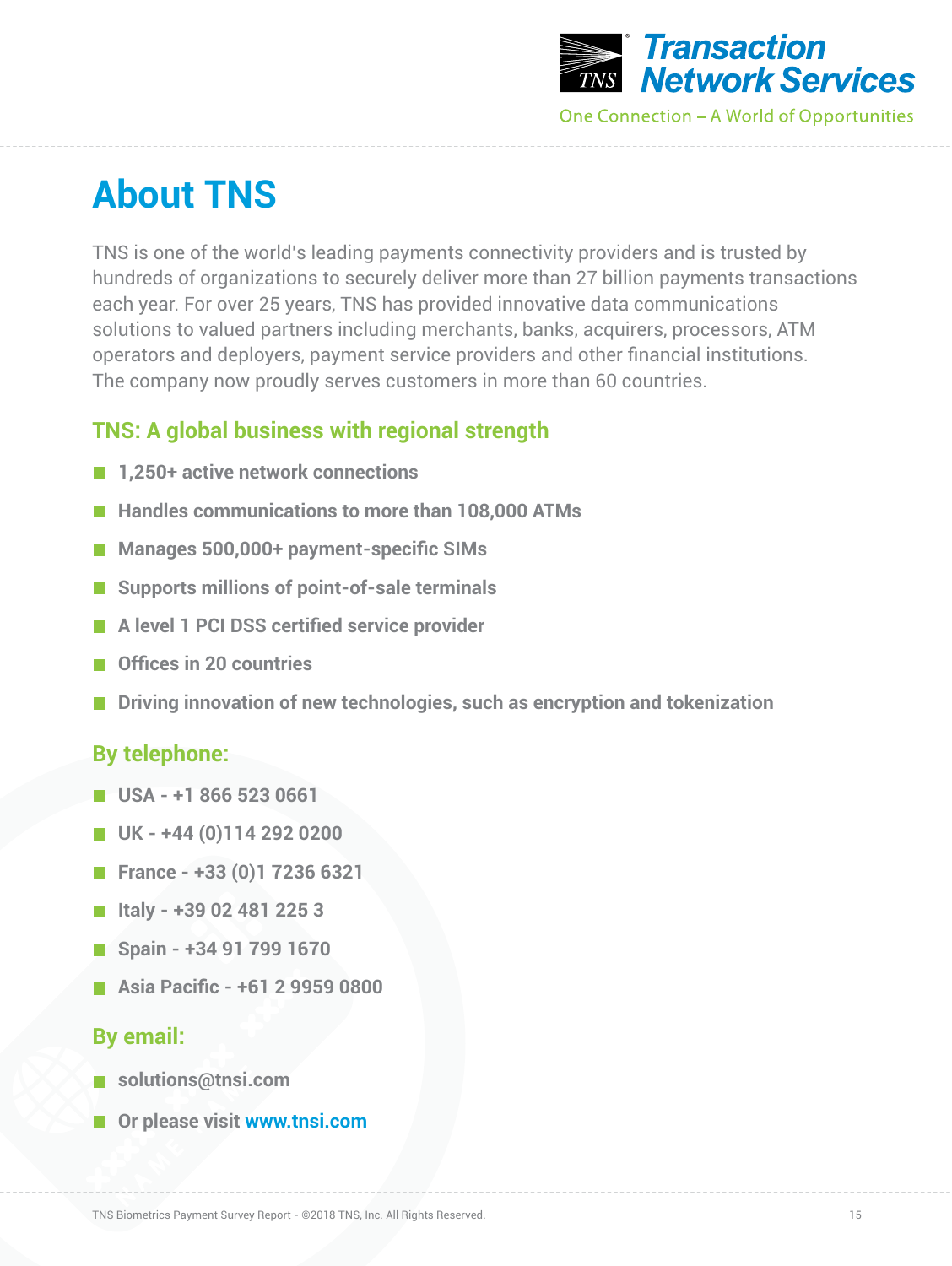

# **Appendix – Regional and Demographic Survey Components**

**The survey was conducted by online self-completion interview between 8th – 12th March 2018 by Kantar TNS. Our survey in 2016 was also conducted by Kantar TNS and ran between 4th – 8th February 2016.**

**These online surveys are designed to be nationally representative of adults interviewed per country. The surveys use a quota sample (age interlocked with gender, and a regional quota). Post fieldwork correctional weighting within age, gender and region, has been used to ensure the representativeness of the survey.**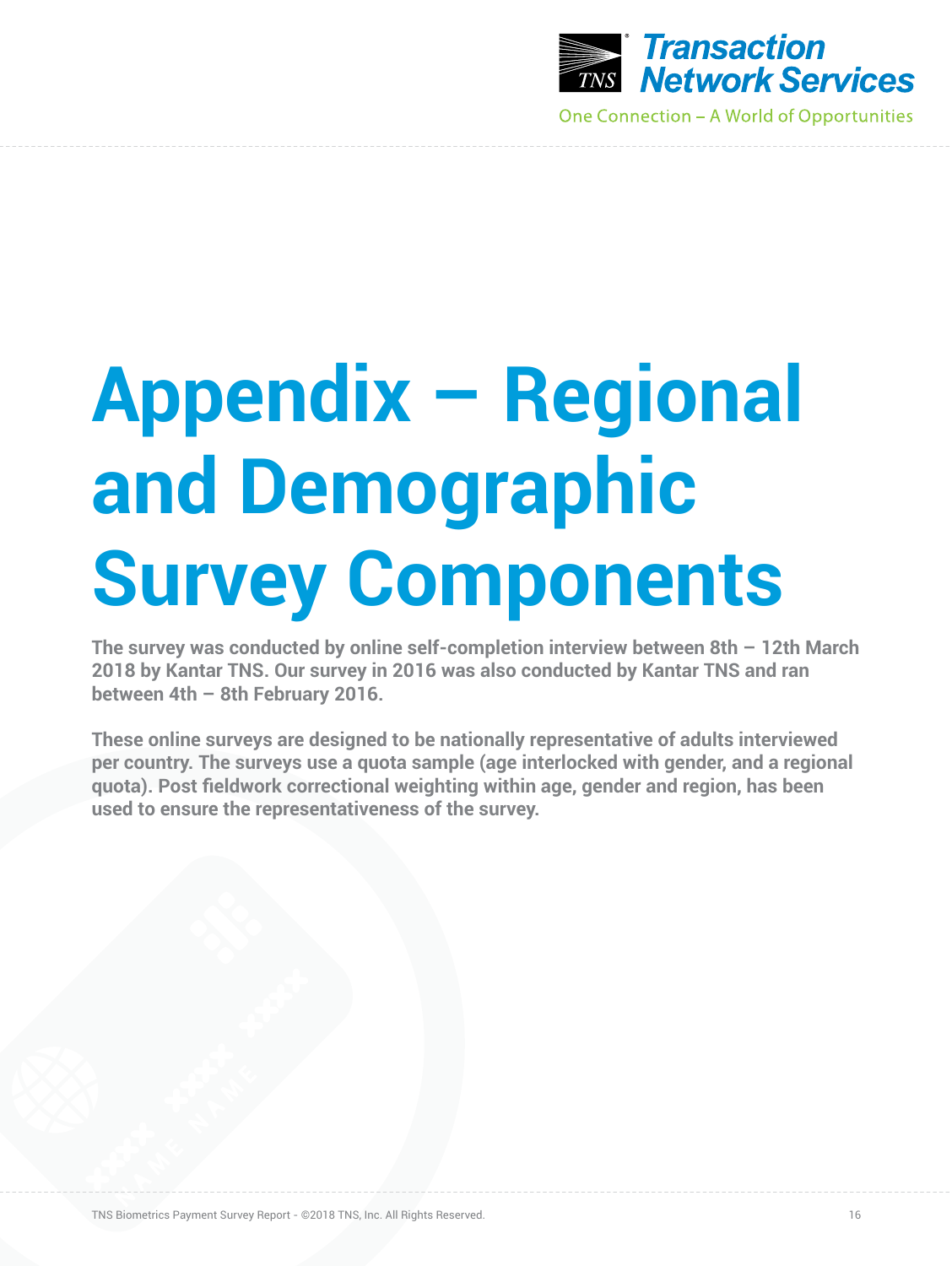

Northeast Midwest

**17%**

**22%**

West **South** 

**24%**

#### **US 2018 survey demographics**

1,027 responses received



#### **US 2016 survey demographics**

1,050 responses received



TNS Biometrics Payment Survey Report - ©2018 TNS, Inc. All Rights Reserved.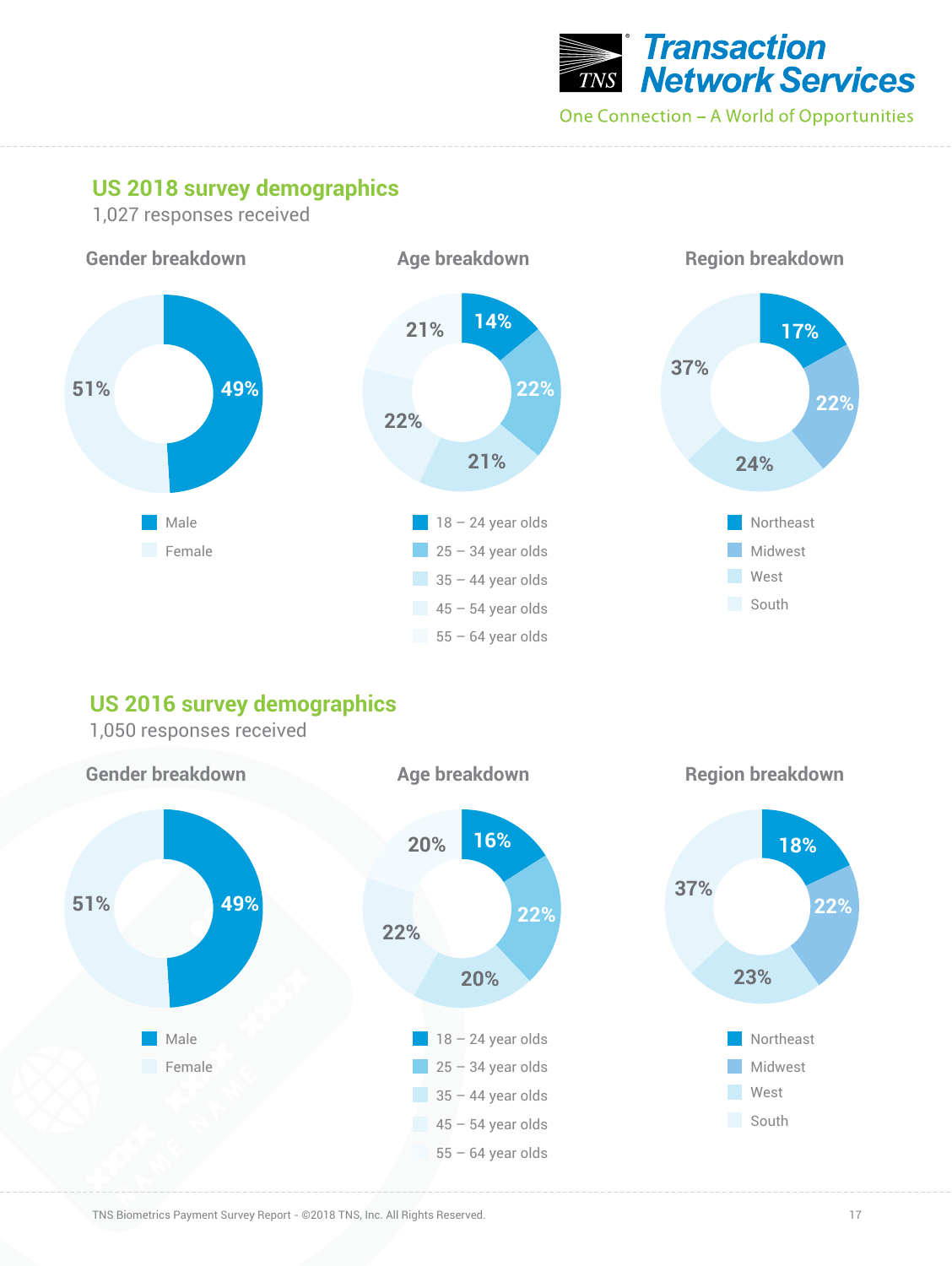

#### **UK 2018 survey demographics**

1,024 responses received



#### **UK 2016 survey demographics** 1,002 responses received